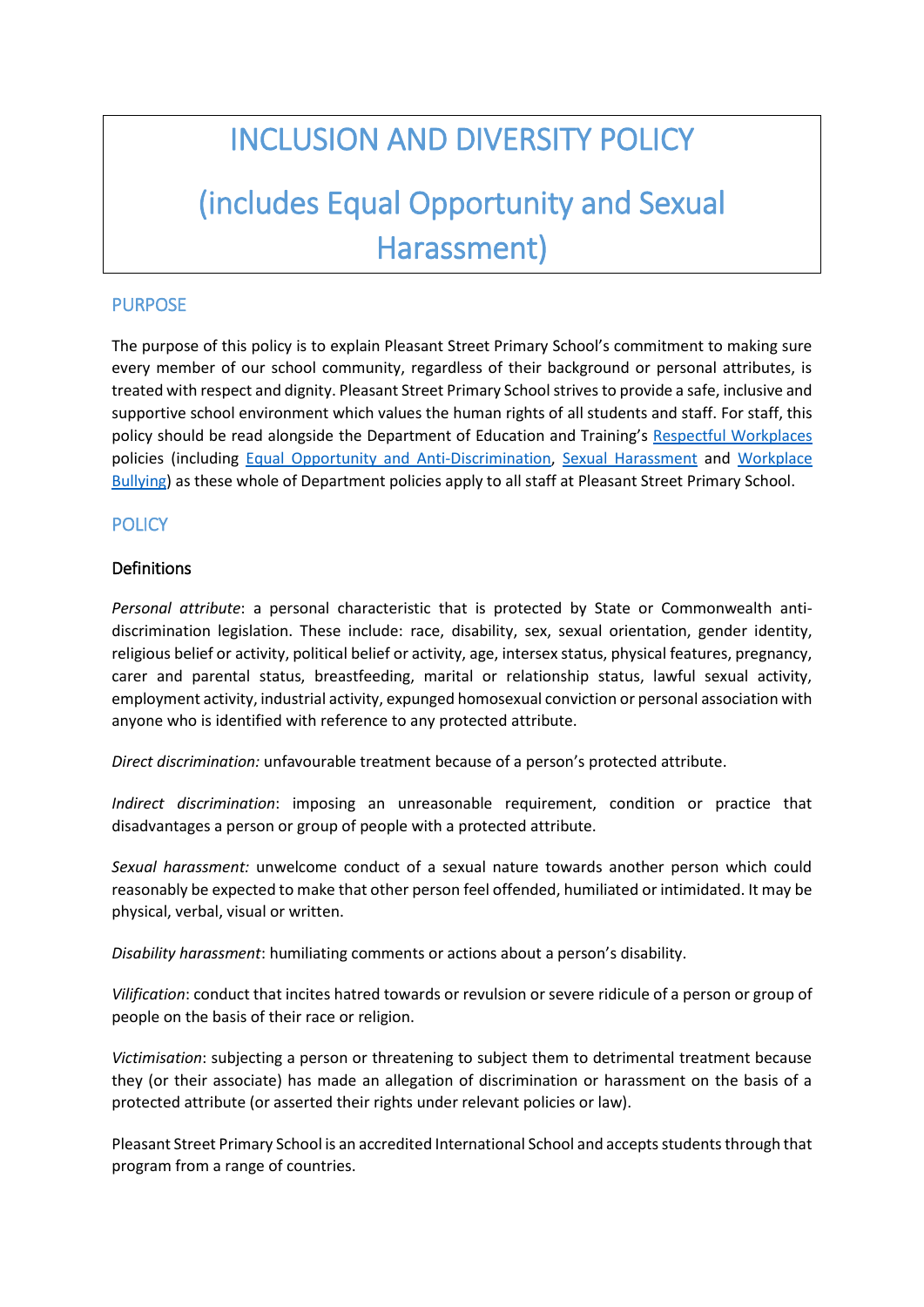Pleasant Street Primary School is committed to creating a school community where all members of our school community are welcomed, accepted and treated equitably and with respect regardless of their backgrounds or personal attributes such as race, language, religious beliefs, gender identity, disability or sexual orientation so that they can participate, achieve and thrive at school.

Pleasant Street Primary School acknowledges and celebrates the diversity of backgrounds and experiences in our school community and we will not tolerate behaviours, language or practices that label, stereotype or demean others. At Pleasant Street Primary School we value the human rights of every student and we take our obligations under anti-discrimination laws and the Charter of Human Rights and Responsibilities seriously.

Pleasant Street Primary School will:

- Actively nurture and promote a culture where everyone is treated with respect and dignity
- ensure that students are not discriminated against (directly or indirectly) and where necessary, are reasonably accommodated to participate in their education and school activities on the same basis as their peers
- acknowledge and respond to the diverse needs, identities and strengths of all students
- encourage empathy and fairness towards others
- challenge stereotypes that promote prejudicial and biased behaviours and practices
- contribute to positive learning, engagement and wellbeing outcomes for students
- respond to complaints and allegations appropriately and ensure that students are not victimised.

Bullying, unlawful discrimination, harassment, vilification and other forms of inappropriate behaviour targeting individuals or groups because of their personal attributes will not be tolerated at Pleasant Street Primary School. We will take appropriate measures, consistent with our *Student Wellbeing and Engagement* and *Bullying* policies to respond to students who demonstrate these behaviours at our school.

Students who may have experienced or witnessed this type of behaviour are encouraged to speak up and to let their teachers, parents or carers know about those behaviours to ensure that inappropriate behaviour can be addressed.

#### **Reasonable adjustments for students with disabilities**

Pleasant Street Primary School also understands that it has a legal obligation to make reasonable adjustments to accommodate students with disabilities. A reasonable adjustment is a measure or action taken to assist students with disabilities to participate in their education on the same basis as their peers. Reasonable adjustments will be made for students with disabilities in consultation with the student, their parents or carers, their teachers and if appropriate, their treating practitioners. Our school may consult through Student Support Group processes and in other less formal ways. For more information about support available for students with disabilities, and communicating with us in relation to a student's disability, please contact the Assistant Principal.

## RELATED POLICIES AND RESOURCES

For staff, please see the Department's [Equal Opportunity and Anti-Discrimination Policy,](https://www.education.vic.gov.au/hrweb/divequity/Pages/default_eeo.aspx) [Sexual](https://www.education.vic.gov.au/hrweb/divequity/Pages/SexualHarassment.aspx)  [Harassment Policy](https://www.education.vic.gov.au/hrweb/divequity/Pages/SexualHarassment.aspx) and [Workplace Bullying Policy](https://www.education.vic.gov.au/hrweb/safetyhw/Pages/workplacebullying.aspx) which apply to all staff working at our school.